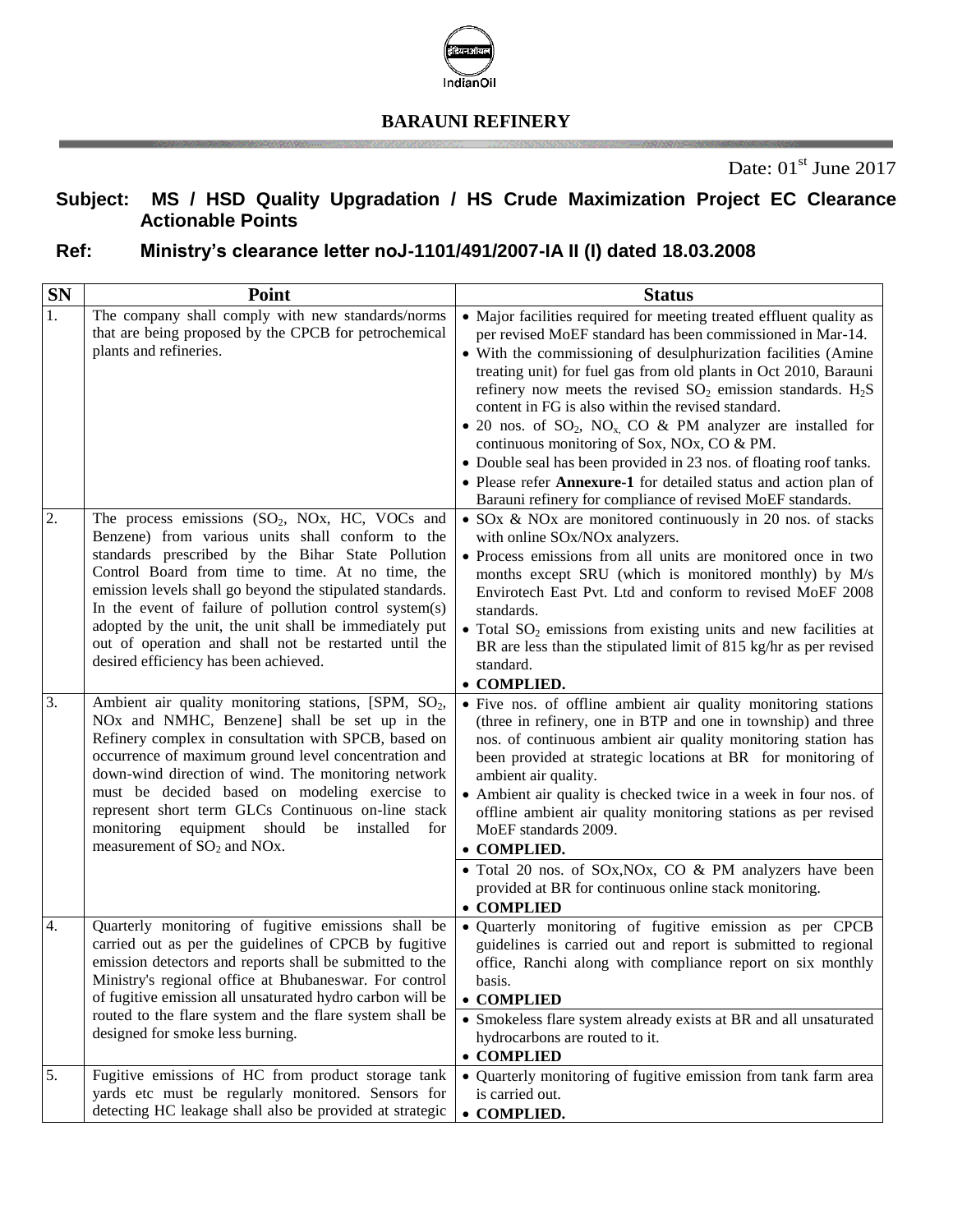| 6.  | locations. The company shall use low sulphur fuel to<br>minimize $SO_2$ emission.<br>The effluent after treatment and conforming to the<br>MINAS standards shall be discharged into the river<br>Ganga. The company shall undertake measures for water                          | • 394 nos of hydrocarbon detectors are installed in strategic<br>locations in the various process units, tank farm, and other<br>plausible locations.<br>• COMPLIED<br>• 'S' in fuel oil conforms to the revised MoEF standards 2008<br>$(<1\%Wt$ .<br>$\bullet$ H <sub>2</sub> S in FG conforms to the revised MoEF standards 2008 (<150)<br>$mg/Nm3$ ).<br>• COMPLIED<br>• To reduce Raw water consumption, treated effluent is re-used<br>as<br>• Cooling Tower makeup water                                                                                                                                                                                                                                                                                                                                                                                                                                                                                                                                                                                                                                                                                                                                                                                                                                                                                                                                                         |
|-----|---------------------------------------------------------------------------------------------------------------------------------------------------------------------------------------------------------------------------------------------------------------------------------|-----------------------------------------------------------------------------------------------------------------------------------------------------------------------------------------------------------------------------------------------------------------------------------------------------------------------------------------------------------------------------------------------------------------------------------------------------------------------------------------------------------------------------------------------------------------------------------------------------------------------------------------------------------------------------------------------------------------------------------------------------------------------------------------------------------------------------------------------------------------------------------------------------------------------------------------------------------------------------------------------------------------------------------------------------------------------------------------------------------------------------------------------------------------------------------------------------------------------------------------------------------------------------------------------------------------------------------------------------------------------------------------------------------------------------------------|
|     | conservation and treated effluent to the extent possible<br>shall be used for fire water make up, coke cutting water,<br>make up water for eco pond and irrigation of eco park<br>etc.                                                                                          | • Fire water make up<br>• Coke cutting water<br>• Make up water for Eco Ponds.<br>• Horticulture in Eco park<br>• After ETP modernization, reuse of treated effluent in refinery<br>operations has increased significantly resulting in "Zero<br>Discharge of Treated Effluent into River Ganga".<br>• RO plant has been commissioned in May-17.                                                                                                                                                                                                                                                                                                                                                                                                                                                                                                                                                                                                                                                                                                                                                                                                                                                                                                                                                                                                                                                                                        |
| 7.  | M/s 1OCL shall investigate cause of odour problem in<br>one of the wells as reported during the public hearing<br>meeting held on 25.9.2007 and report submitted to the<br>Ministry's Regional office at Bhubaneswar.                                                           | • Ground Water samples from hand pump of Keshawe village<br>are tested once in a quarter by M/S Envirotech and found<br>meeting potable water quality norms.<br>• Water samples were also randomly taken from hand pumps and<br>wells of the surrounding area of Keshawe village several times<br>and tested by M/S PDIL. Found meeting potable water quality<br>norms. The odor of water has been detected as a localized<br>problem.<br>• Further, in keeping with Indian Oil's motto "People before<br>Profit", Barauni refinery lined up the M/S PDIL in 2009 for<br>establishing the ground water quality and its movement in and<br>around Barauni Refinery to investigate cause of odor problem<br>in Keshawe village. PDIL submitted its report in Feb 2010 and<br>it was concluded that "no ground water from the refinery flows"<br>beyond the refinery boundary. Hence, ground water<br>contamination from the refinery beyond boundary can be ruled<br>out. The ground water contamination due to refinery activities<br>in the Keshawe village is not at all possible."<br>Further it was also observed "that the poor sanitation around<br>the hand pumps in Keshawe village around BTP area and the<br>presence of Iron in the tube well water produces synergetic<br>impact on the odour. Similarly, the installation of septic tanks<br>and Khatals are responsible for poor quality w.r.t odour."<br><b>COMPLIED.</b> |
| 8.  | The oily sludge shall be subjected to melting pit for oil<br>recovery and the residues shall be bio-remediated. The<br>sludge shall be stored in the HDPE lined pit along with<br>proper leachate collection system.                                                            | • RCC pit for storage of hazardous solid waste (Oily Sludge) is<br>in place and mechanized skid process has been deployed for<br>better recovery of oil from oily sludge in place of melting pit.<br>Presently M/s Balmer Lawrie is engaged for this job.<br>• Residual oily sludge is bio-remediated.<br>• COMPLIED.                                                                                                                                                                                                                                                                                                                                                                                                                                                                                                                                                                                                                                                                                                                                                                                                                                                                                                                                                                                                                                                                                                                   |
| 9.  | follow<br>The<br>shall<br>strictly<br>all<br>the<br>company<br>recommendation mentioned in the charter on Corporate<br>Responsibility for Environmental Protection (CREP).                                                                                                      | • All the recommendations mentioned in the charter on<br>Corporate Responsibility for Environmental Protection (CREP)<br>are strictly followed.<br>• Please refer Annexure-4 for detailed status on CREP.<br>• COMPLIED.                                                                                                                                                                                                                                                                                                                                                                                                                                                                                                                                                                                                                                                                                                                                                                                                                                                                                                                                                                                                                                                                                                                                                                                                                |
| 10. | The Company shall take necessary measures to prevent<br>fire hazards, containing oil spill and soil remediation as<br>needed. At place of ground flaring, the overhead flaring<br>stack with knockout drums shall be installed to<br>minimize gaseous emissions during flaring. | • Fire protection facilities as required by OISD standards exist in<br>refinery.<br>• Area within the units and around having the possibility of oil<br>spillage has been paved.<br>• All units, tank farm area and facilities are well connected with                                                                                                                                                                                                                                                                                                                                                                                                                                                                                                                                                                                                                                                                                                                                                                                                                                                                                                                                                                                                                                                                                                                                                                                  |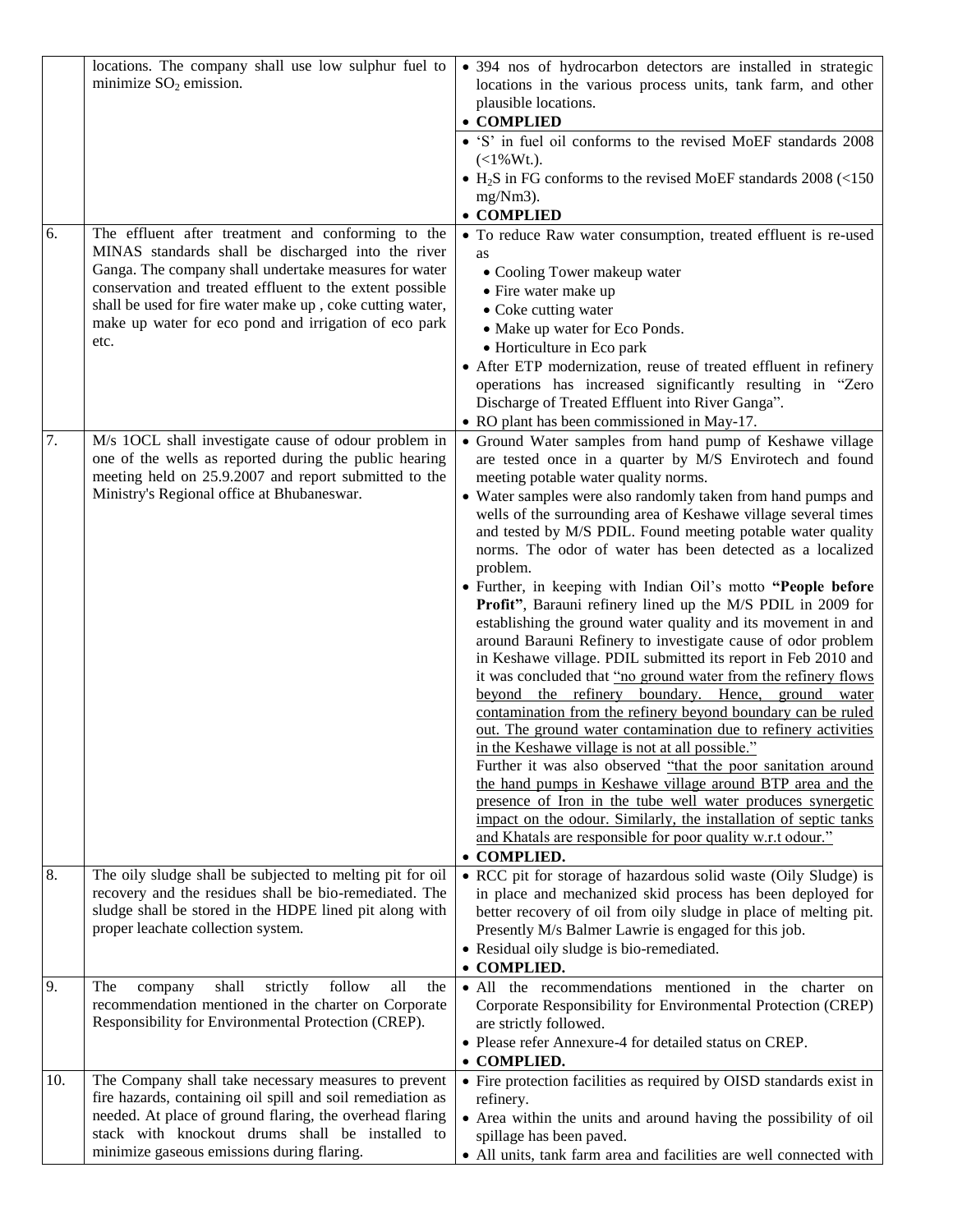| 11. | To prevent fire and explosion at Oil and Gas facility,                                                                                                                              | a closed underground OWS system to prevent any oil spill.<br>• Knockout drums exist in overhead flaring stack to minimize<br>gaseous emissions during flaring.<br>• Fire protection facilities as required by OISD standards have<br>been provided in new facilities and all the area within the units'<br>battery limits have been paved.<br>· To further prevent fire hazards, additional facilities as<br>recommended by M B Lal committee on Jaipur Terminal Fire<br>have been installed in the refinery.<br>• COMPLIED<br>· Distances between various units / equipments including                                                                                                                                                                                                                                                                                                                                                                                                                                                                                                                                                                                                                                                                             |
|-----|-------------------------------------------------------------------------------------------------------------------------------------------------------------------------------------|---------------------------------------------------------------------------------------------------------------------------------------------------------------------------------------------------------------------------------------------------------------------------------------------------------------------------------------------------------------------------------------------------------------------------------------------------------------------------------------------------------------------------------------------------------------------------------------------------------------------------------------------------------------------------------------------------------------------------------------------------------------------------------------------------------------------------------------------------------------------------------------------------------------------------------------------------------------------------------------------------------------------------------------------------------------------------------------------------------------------------------------------------------------------------------------------------------------------------------------------------------------------|
|     | potential ignition sources should be kept to a minimum<br>and adequate separation distance between potential<br>ignition sources and flammable material shall be in<br>place.       | potential ignition sources are as per OISD standards.<br>• OISD standards have been followed for the distances between<br>various units / equipments including potential ignition sources<br>in the new facilities.<br>• COMPLIED                                                                                                                                                                                                                                                                                                                                                                                                                                                                                                                                                                                                                                                                                                                                                                                                                                                                                                                                                                                                                                   |
| 12. | Occupational health surveillance of worker shall be<br>done on a regular basis and records maintained as per<br>the Factory Act.                                                    | • A full fledged Occupational Health centre is established in the<br>Refinery Hospital. Regular Occupational health monitoring of<br>employees is carried out regularly as per the program.<br>• Occupational health surveillance records are maintained by the<br>refinery hospital as per the Factory Act.<br>• COMPLIED                                                                                                                                                                                                                                                                                                                                                                                                                                                                                                                                                                                                                                                                                                                                                                                                                                                                                                                                          |
| 13. | Greenbelt shall be developed to mitigate the effect of<br>fugitive emission all around the plant in a minimum<br>30% plant area in consultation with DFO as per CPCB<br>guidelines. | • Spread over an area of 75 acres, Barauni Refinery has<br>developed a beautiful Ecological Park (Eco Park) with<br>sprawling lawns, flowers and ornamental plants, potted plants,<br>diverse habitat of tress and the forest vegetation. The garden<br>has more than 279 plant species under 81 families including<br>some medicinal plants both indigenous and exotic.<br>• More than 76,333 plants were planted during the period 00-01<br>to 15-16 in a phased manner to develop green belt in $&$ around<br>refinery controlled area in consultation with forest department.<br>• 6003 nos. plants were planted in 2016-17.<br>• Plantation in refinery is continuing. However, existing land of<br>refinery is saturated with greenery.<br>• COMPLIED                                                                                                                                                                                                                                                                                                                                                                                                                                                                                                         |
| 14. | Environment protection measures suggested in the EIA/<br>EMP risk assessment report and during the public<br>hearing meeting shall be implemented.                                  | • Environment protection measures suggested in the EIA/EMP<br>risk assessment report have been implemented / are being<br>implemented.<br><b>Public Hearing Points</b><br>• Rise in Respiratory Ailments<br>Survey conducted by panel of doctors/paramedics from<br>Government Hospital delegated by Civil Surgeon. No<br>adverse effects / increase in respiratory ailments<br>observed.<br>• Stunted Growth of Papaya Plant<br>Issue referred to Rajendra Agricultural University, Pusa.<br>$\circ$<br>In response booklet on "Technology for Growing<br>Papayas in Bihar" received. It says, "viral disease is the<br>major limiting factor in Papaya cultivation in all regions<br>of Bihar and attempts are on to select papaya lines<br>showing strong tolerance to viral diseases."<br>• Few hand pump's water have odour in Keshawe Village<br>Please refer status of condition no. 7 above.<br>$\circ$<br>• Water overflow from Borrow Pit inundating fields<br>With the increase in capacity/modernization of ETP, we<br>$\circ$<br>have utilized all the rainy water in ETP & in water<br>reservoir inside refinery this year (2016). We have not<br>discharged any rainy water in Burrow pit this year. Also,<br>Burrow pit did not overflow this year. |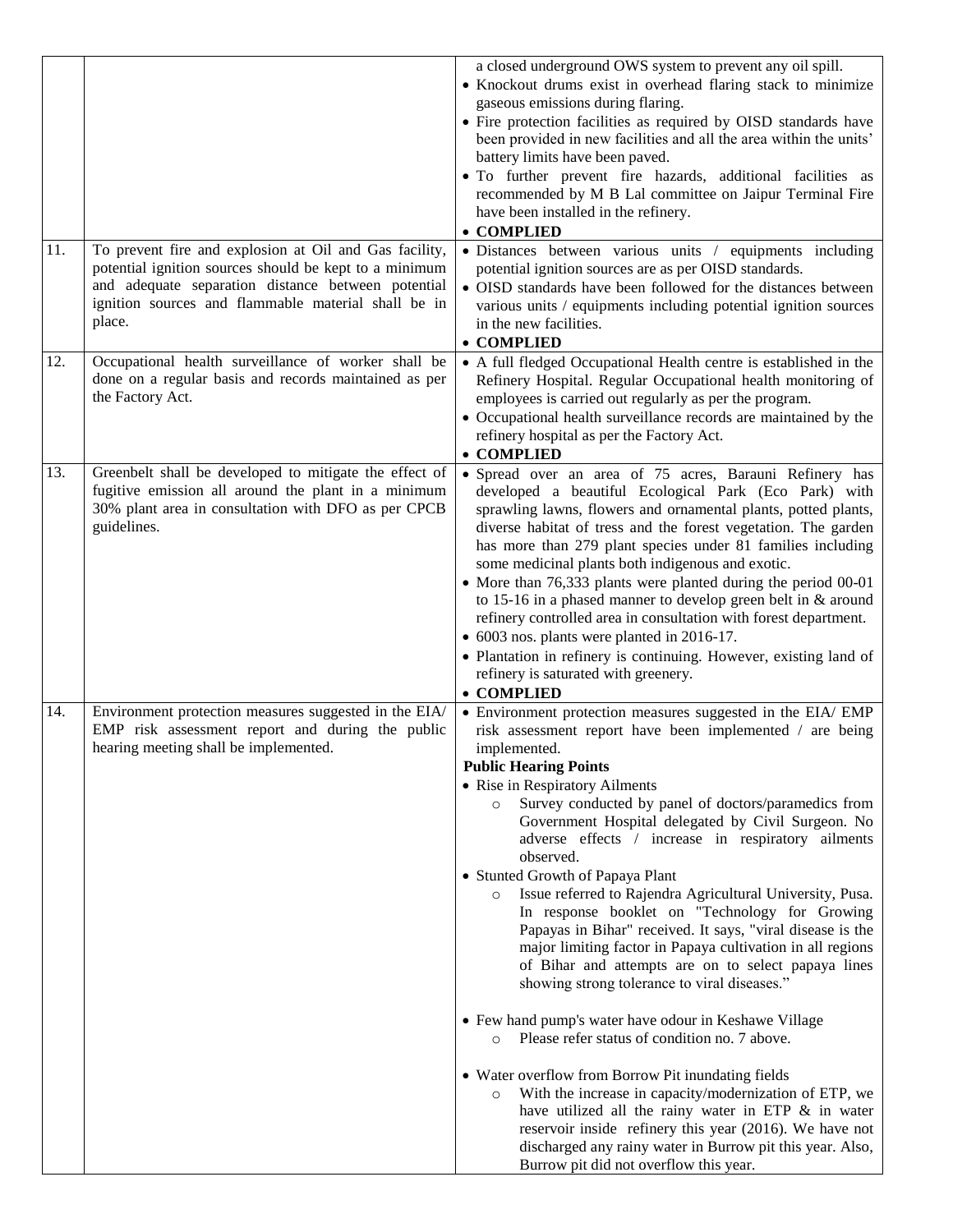|     |                                                                                                                                                                                                                                                                                                                                                                                                                                                           | • Medical Camps to be increased in surrounding area<br>Medical Camps are being conducted regularly.<br>$\circ$<br>• COMPLIED                                                                                                                                                                                                                                                                                                                                                                                                                                                                                                                                                                                                                                                  |
|-----|-----------------------------------------------------------------------------------------------------------------------------------------------------------------------------------------------------------------------------------------------------------------------------------------------------------------------------------------------------------------------------------------------------------------------------------------------------------|-------------------------------------------------------------------------------------------------------------------------------------------------------------------------------------------------------------------------------------------------------------------------------------------------------------------------------------------------------------------------------------------------------------------------------------------------------------------------------------------------------------------------------------------------------------------------------------------------------------------------------------------------------------------------------------------------------------------------------------------------------------------------------|
| 15. | The project authorities must strictly adhere to the<br>stipulations made by the concerned State Pollution<br>Control Board (SPCB) and the State Government and<br>any other statuary body.                                                                                                                                                                                                                                                                | • Stipulations being followed.<br>• COMPLIED                                                                                                                                                                                                                                                                                                                                                                                                                                                                                                                                                                                                                                                                                                                                  |
| 16. | No further expansion or modification in the project shall<br>be carried without prior approval of the Ministry of<br>Environment and Forests. In case of deviations or<br>alternations in the project proposal from those submitted<br>to the Ministry for clearance, a fresh reference shall be<br>made to the Ministry.                                                                                                                                 | • Prior approval of ministry is always taken before carrying out<br>any expansion or modification of the plant.<br>• COMPLIED                                                                                                                                                                                                                                                                                                                                                                                                                                                                                                                                                                                                                                                 |
| 17. | At no time, the emissions should go beyond the<br>prescribed standards. In the event of failure of any<br>pollution control system, the respective well site should<br>be immediately put out of operation and should not be<br>restarted until the desired efficiency has been achieved.<br>Provision of adequate height of stack attached to DG<br>sets & flare is to be done.                                                                          | • There is no well site at Barauni refinery.<br>• Stacks and flare of adequate height have been provided in<br>Barauni refinery to control emissions.<br>• COMPLIED                                                                                                                                                                                                                                                                                                                                                                                                                                                                                                                                                                                                           |
| 18. | Wastewater shall be properly collected and treated so as<br>to conform to the standards prescribed under EP Act &<br>Rules and mentioned in the Consents provided by the<br>relevant SPCB.                                                                                                                                                                                                                                                                | • Adequate waste water drainage and collection facilities exist in<br>refinery.<br>• Appropriate drainage and collection facilities have been<br>provided in new facilities in the MSQ project and are<br>connected with the existing drainage facilities of refinery.<br>• Oily waste water is treated in ETP/BTP and conforms to the<br>CPCB/SPCB standards.<br>• Complied w.r.t MoEF standards.                                                                                                                                                                                                                                                                                                                                                                            |
| 19. | The overall noise levels in and around the premises shall<br>be limited within the prescribed standards (75 dBA) by<br>providing noise control measures including acoustic<br>hoods, silencers, enclosures etc. on all sources of noise<br>generation. The ambient noise levels should conform to<br>the standards prescribed under EPA Rules, 1989 viz. 75<br>dBA (day time) and 70 dBA (night time).                                                    | • The ambient noise levels from existing facilities conform to the<br>standards prescribed under EPA Rules, 1989 / Noise Pollution<br>(Regulation and control) Rules 2000.<br>• For personnel working in the proximity of high noise<br>generating equipments, appropriate PPEs are used, and<br>exposure is controlled through job rotation, education and<br>awareness.<br>• Adequate noise control measures have been taken in new<br>facilities in the project.<br>• No impact has been observed on plant boundary proximity area<br>with the new facilities in the project, and ambient noise levels<br>from new facilities conforms to the standards prescribed under<br>EPA Rules, 1989 / Noise Pollution (Regulation and control)<br><b>Rules 2000.</b><br>• COMPLIED |
| 20. | The project authorities must strictly comply with the<br>provisions made in Manufacture, Storage and Import of<br>Hazardous Chemicals Rules 1989 as amended in 2000<br>for handling of hazardous chemicals etc. Necessary<br>approvals from Chief Controller- of Explosives must be<br>obtained before commission of the expansion project, if<br>required. Requisite On-site and Off-site Disaster<br>Management Plans will be prepared and implemented. | · Provisions made in Manufacture, Storage and Import of<br>Hazardous Chemicals Rules 1989 as amended in 2000 for<br>handling of hazardous chemicals etc are strictly complied in<br>existing facilities of refinery, and same have also been strictly<br>complied in the project.<br>• Necessary approvals from Chief Controller- of Explosives,<br>wherever required have been obtained before commission of<br>the project.<br>• Comprehensive On-site and Off-site Disaster Management<br>Plans exist in refinery and are updated regularly.<br>• On-site & Off-site mock drills are conducted quarterly and<br>annually respectively. The Off-site drill is conducted with<br>involvement of District Authority.<br>• COMPLIED                                            |
| 21. | Disposal of hazardous wastes shall be as per the<br>Hazardous Wastes (Management and Handling) Rules,<br>2003. Authorization from the State Pollution Control<br>collections/<br>Board<br>obtained<br>for<br>must<br>be                                                                                                                                                                                                                                   | · Disposal of hazardous wastes is done as per the Hazardous<br>Wastes (Management, Handling & Transboundary Movement)<br>Rules 2008 under authorization from SPCB.                                                                                                                                                                                                                                                                                                                                                                                                                                                                                                                                                                                                            |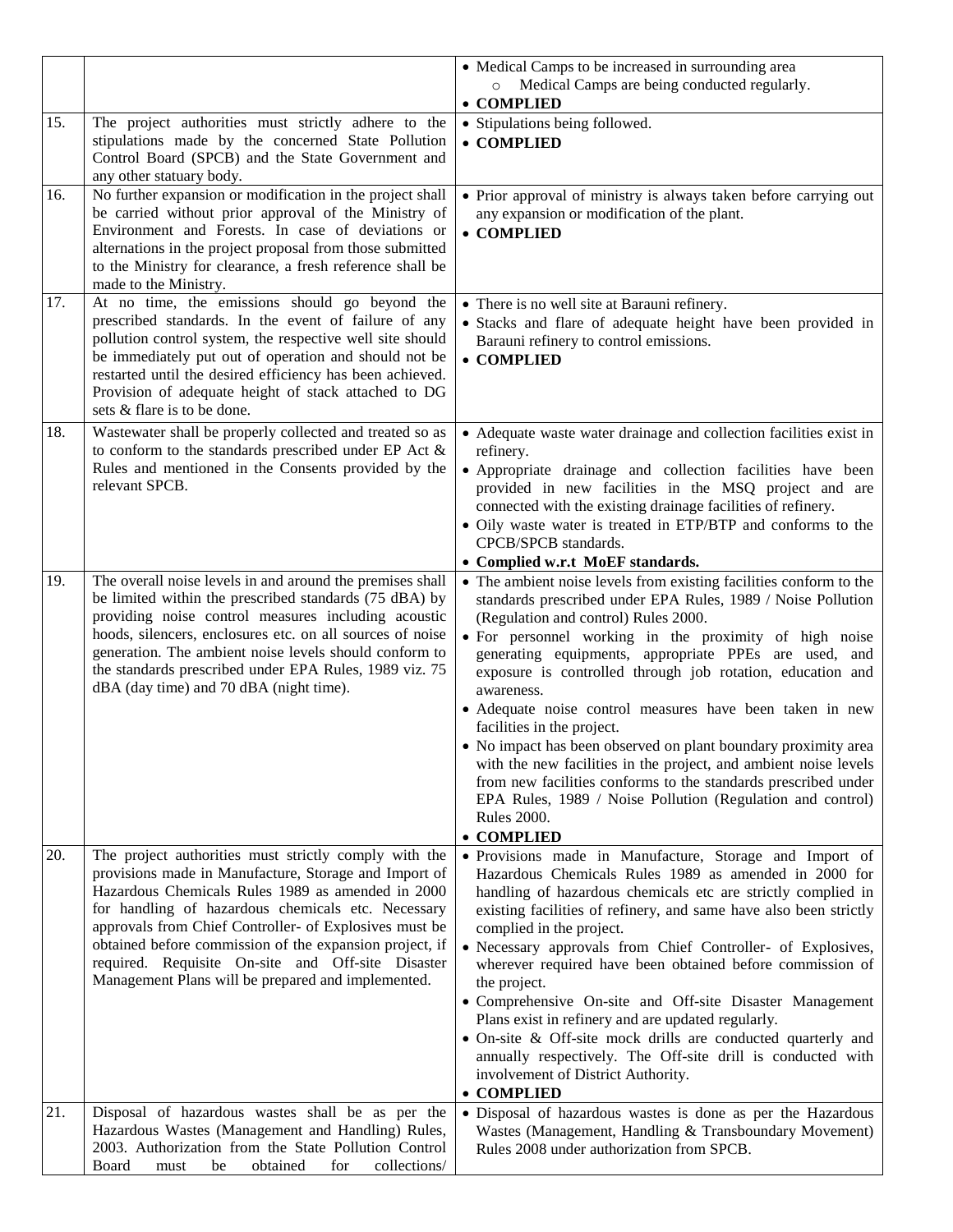|     | treatment/storage disposal of hazardous wastes.                                                                                                                                                                                                                                                                                                                                                                                                                                                                                                                                                                                                                                                                                       | • COMPLIED                                                                                                                                                                                                                                                                                                                                                                                  |  |
|-----|---------------------------------------------------------------------------------------------------------------------------------------------------------------------------------------------------------------------------------------------------------------------------------------------------------------------------------------------------------------------------------------------------------------------------------------------------------------------------------------------------------------------------------------------------------------------------------------------------------------------------------------------------------------------------------------------------------------------------------------|---------------------------------------------------------------------------------------------------------------------------------------------------------------------------------------------------------------------------------------------------------------------------------------------------------------------------------------------------------------------------------------------|--|
| 22. | The project authorities will provide adequate funds as<br>non-recurring and recurring expenditure to implement<br>the conditions stipulated by the Ministry of Environment<br>and Forests as well as the State Government along with<br>the implementation schedule for all the conditions<br>stipulated herein. The funds so provided should not be<br>diverted for any other purposes.                                                                                                                                                                                                                                                                                                                                              | • Being complied.<br>• In addition to one time investment in facilities for combating<br>pollution, separate funds are allocated for specific activities<br>such as bio-remediation of sludge, environment monitoring,<br>and studies related to environment etc.<br>• COMPLIED                                                                                                             |  |
| 23. | The company shall develop rain water harvesting<br>structures to harvest the run off water for recharge of<br>ground water.                                                                                                                                                                                                                                                                                                                                                                                                                                                                                                                                                                                                           | • Rain water harvesting has been implemented at 14 buildings of<br>Barauni Refinery in which water collected from roof top of the<br>refinery is recharged to ground water. For year 2017-18, 10 nos<br>of buildings have been planned for rain water harvesting.<br>• COMPLIED                                                                                                             |  |
| 24. | The stipulated conditions will be monitored by the<br>concerned Regional Office of this Ministry /Central<br>Pollution Control Board/State Pollution Control Board.<br>A six monthly compliance report and the monitored data<br>should be submitted to them regularly. It will also be<br>displayed on the Website of the Company.                                                                                                                                                                                                                                                                                                                                                                                                   | • A six monthly compliance report and the monitored data are<br>submitted regularly.<br>• EC Compliance status of various projects is being hosted on<br>https://www.iocl.com/Talktous/SNotices.aspx.<br>Alternatively,<br>one can reach IOCL home page at https://www.iocl.com and<br>thereafter selecting "We're Listening" tab followed by opening<br>"Statutory Notices".<br>• COMPLIED |  |
| 25. | The Project Proponent should inform the public that the<br>project has been accorded environmental clearance by<br>the Ministry and copies of the clearance letter are<br>available with the State Pollution Control Board/<br>Committee and may also be seen at Website of the<br>Ministry<br>of<br>Environment<br>and<br>Forests<br>at<br>http://www.envfor.nic.in. This should be advertised<br>within seven days from the date of issue of the clearance<br>letter at least in two local newspapers that are widely<br>circulated in the region of which one shall be in the<br>vernacular language of the locality concerned and a<br>copy of the same should be forwarded to the concerned<br>Regional office of this Ministry. | • Information published in Hindustan and Hindustan Times on<br>27th Mar 2008.<br>• COMPLIED.                                                                                                                                                                                                                                                                                                |  |
| 26. | A separate environment management cell with full<br>fledged laboratory facilities to carry out various<br>management and monitoring functions shall be set up<br>under the control of a Senior Executive.                                                                                                                                                                                                                                                                                                                                                                                                                                                                                                                             | · BR has a full-fledged environment protection cell and a well<br>equipped dedicated pollution control laboratory established<br>back in 1975.<br>• COMPLIED                                                                                                                                                                                                                                |  |
| 27. | The project authorities shall inform the Regional Office<br>as well as the Ministry, the date of financial closure and<br>final approval of the project by the concerned authorities<br>and the date of start of the project                                                                                                                                                                                                                                                                                                                                                                                                                                                                                                          | Noted for compliance                                                                                                                                                                                                                                                                                                                                                                        |  |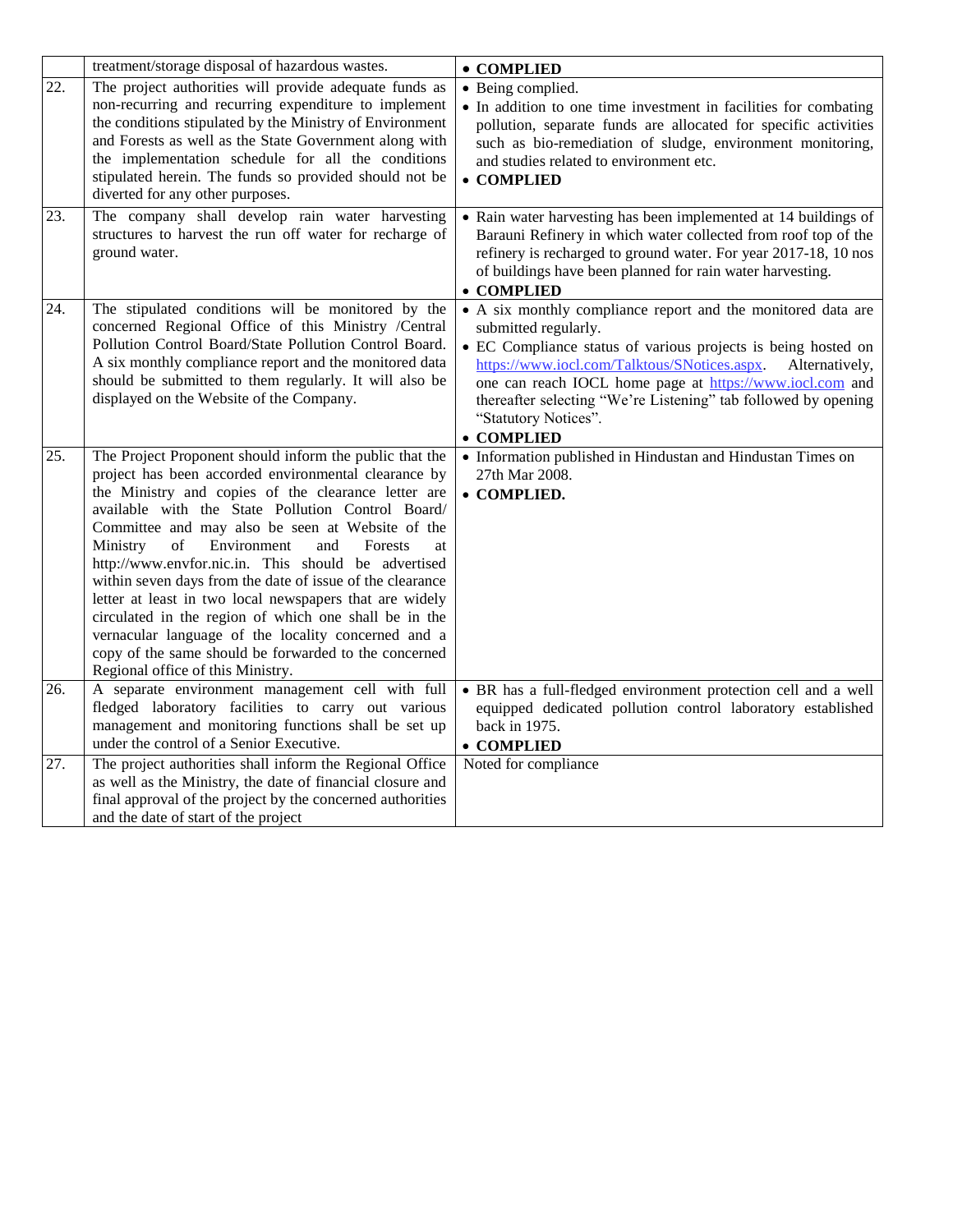**Annexure-1**

### **Status and Action Plan for Compliance of Revised Emission and Effluent Standards 2008 at Barauni Refinery**

**DATE: 1st June 2017**

### **Scehdule -I: Petroluem Oil Refinery**

#### **A. Effluent Discharge**

| SN | <b>Standard</b>                      | <b>BR</b> status and action plan |
|----|--------------------------------------|----------------------------------|
|    | Treated Effluent Quality > COMPLIED. |                                  |

#### **B. Emissions**

| <b>SN</b> | <b>Standard</b>                                                     | BR status and action plan                                                                                                                                                                                                                                                                                                                                                                                                                                                                                                                                                     |
|-----------|---------------------------------------------------------------------|-------------------------------------------------------------------------------------------------------------------------------------------------------------------------------------------------------------------------------------------------------------------------------------------------------------------------------------------------------------------------------------------------------------------------------------------------------------------------------------------------------------------------------------------------------------------------------|
| 2         | H <sub>2</sub> S in Fuel Gas                                        | > COMPLIED.                                                                                                                                                                                                                                                                                                                                                                                                                                                                                                                                                                   |
| 3         | <b>SO<sub>2</sub></b> Emissions                                     | > COMPLIED.                                                                                                                                                                                                                                                                                                                                                                                                                                                                                                                                                                   |
| 4         | <b>NO<sub>v</sub></b> Emissions                                     | > COMPLIED.                                                                                                                                                                                                                                                                                                                                                                                                                                                                                                                                                                   |
| 5         | <b>ICO Emissions</b>                                                | > COMPLIED.                                                                                                                                                                                                                                                                                                                                                                                                                                                                                                                                                                   |
|           | <b>Particulate Matter (PM)</b><br><b>Emissions</b>                  | > Barauni Refinery processes more low sulphur crude in recent years. Only about 5% HS crude<br>processing takes place. As a result internal fuel oil quality has been improved w.r.t emission of<br>particulate matter. Further, particulate matter analyzers have been installed in all stacks of refinery and<br>connected to CPCB server since June-16. The online analyzer data available now help us fine tuning<br>fuel firing and optimization of gas mix amongst various furnaces and the controlling the PM parameters<br>within the statutory limit.<br>> COMPLIED. |
|           | Nickel and Vanadium<br>(Ni+V) Emissions                             | > COMPLIED.                                                                                                                                                                                                                                                                                                                                                                                                                                                                                                                                                                   |
| 8         | <b>Sulphur Content in</b><br><b>Liquid Fuel</b>                     | > COMPLIED.                                                                                                                                                                                                                                                                                                                                                                                                                                                                                                                                                                   |
| 9         | <b>Continuous Monitoring</b><br>System for $SO_2$ & NO <sub>x</sub> | > COMPLIED.                                                                                                                                                                                                                                                                                                                                                                                                                                                                                                                                                                   |
|           | <b>emissions</b>                                                    |                                                                                                                                                                                                                                                                                                                                                                                                                                                                                                                                                                               |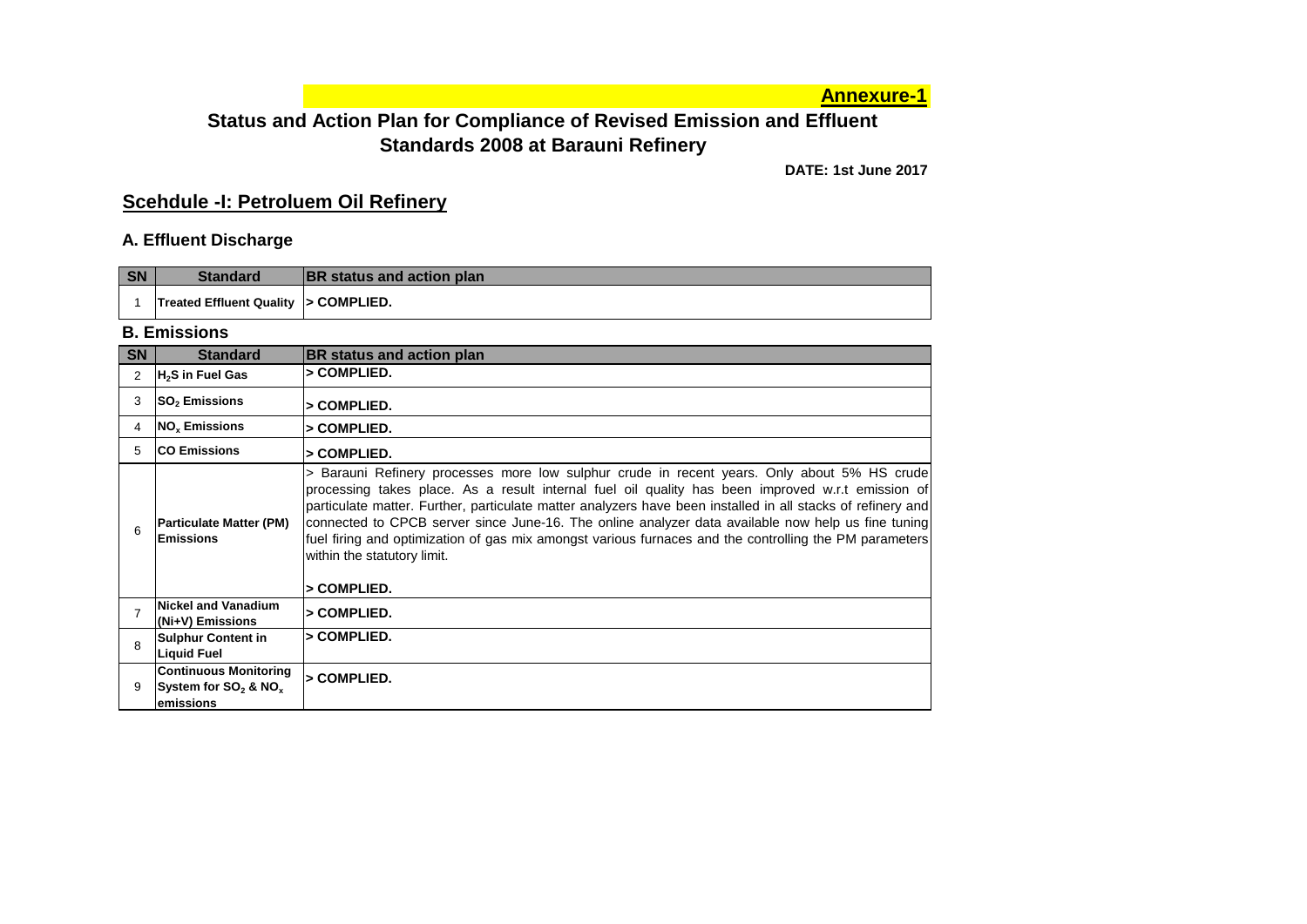| 10 <sup>1</sup> | <b>Opacity of Flue Gas ex</b><br><b>FCCU Regenerators</b> | USA. In the Belco unit, the flue gas is scrubbed with water & diluted caustic solution (<0.5 % concentration by wt.) to<br>remove SOx and particulate matter. PM level in flue gas is less than 30 mg/Nm3. High volume of condensed water<br>vapor generated during water scrubbing of flue gas escapes through the BELCO stack as whitish plume. Opacity<br>meter under such condition is not considered relevant as it will not be effective due to high moisture content in flue<br>gas.<br>> Further, PM analyzers have been installed in RFCCU stack through which particulate matter ex- RFCCU stack is<br>monitored, which is closely akin to monitoring of opacity in flue gas. Therefore opacity meter installation at RFCCU is<br>not planned.<br>> Complied. |
|-----------------|-----------------------------------------------------------|-------------------------------------------------------------------------------------------------------------------------------------------------------------------------------------------------------------------------------------------------------------------------------------------------------------------------------------------------------------------------------------------------------------------------------------------------------------------------------------------------------------------------------------------------------------------------------------------------------------------------------------------------------------------------------------------------------------------------------------------------------------------------|
| 11              | <b>Sulphur Recovery from</b><br>ISRU                      | > SRU at Barauni refinery meets the revised standard.<br><b>ICOMPLIED.</b>                                                                                                                                                                                                                                                                                                                                                                                                                                                                                                                                                                                                                                                                                              |
| 12              | H <sub>2</sub> S emissions from SRU                       | > SRU at Barauni refinery meets the revised standard.<br><b>COMPLIED.</b>                                                                                                                                                                                                                                                                                                                                                                                                                                                                                                                                                                                                                                                                                               |

## **C. Fugitive Emission**

| <b>SN</b> | <b>Standard</b>                                                                            | BR status and action plan                                                                                                |
|-----------|--------------------------------------------------------------------------------------------|--------------------------------------------------------------------------------------------------------------------------|
| 13        | Storage tanks with<br>capacity between 4 to 75<br>m3 and TVP of more<br>than 10 kpa        | > Not Applicable.                                                                                                        |
| 14        | Storage tanks with<br>capacity between 75 to<br>500 m3 and TVP of 10 to<br>76 kpa          | > Not Applicable.                                                                                                        |
| 15        | Storage tanks with<br>capacity of more than<br>500 m3 and TVP of 10 to COMPLIED.<br>76 kpa | > Storage tanks of Crude, MS & SRN have TVP of 10 to 76 kpa. All such tanks are IFRT or EFRT.                            |
| 16        | Storage tanks with<br>capacity of more than<br>500 m3 and TVP of more<br>than 76 kpa       | > Not Applicable                                                                                                         |
| 17        | seals in floating roof COMPLIED.<br>tanks                                                  | $\left \text{Provision of secondary}\right _{\text{> All such tanks at Barauni Refinery are equipped with double seal.}$ |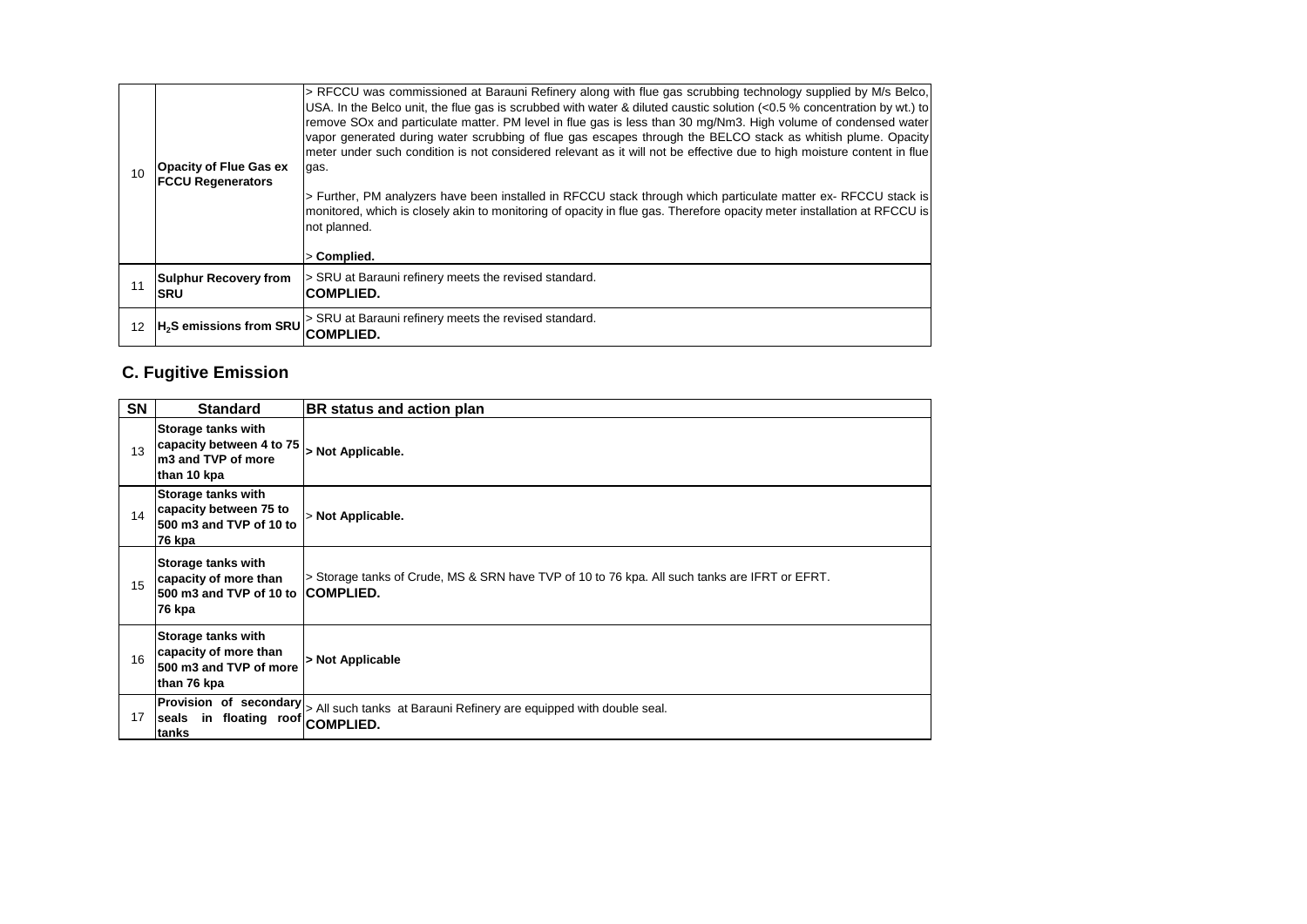| <b>Truck loading for</b>                     | Tank Wagon/ Road Tank   control to 5 gm/m3 in case of Gasoline and Naphtha loading, VOC recovery system at Loading Gantry would be<br>required. However, this would also call for implementation of necessary change in the design of railway tank wagons |
|----------------------------------------------|-----------------------------------------------------------------------------------------------------------------------------------------------------------------------------------------------------------------------------------------------------------|
|                                              | to facilitate bottom loading.                                                                                                                                                                                                                             |
|                                              | > Accordingly, Barauni Refinery had earlier requested to CPCB vide letter dated 10.04.2009 & 22.01.2010 (Sr. no.<br>C 1.3 of Annexure-1.1) to exempt VOC recovery during rake loading in Barauni Refinery.                                                |
| <b>Equipments leak and</b><br>LDAR programme | <b>COMPLIED.</b>                                                                                                                                                                                                                                          |
|                                              | Gasoline and naphtha<br>for VOC reduction                                                                                                                                                                                                                 |